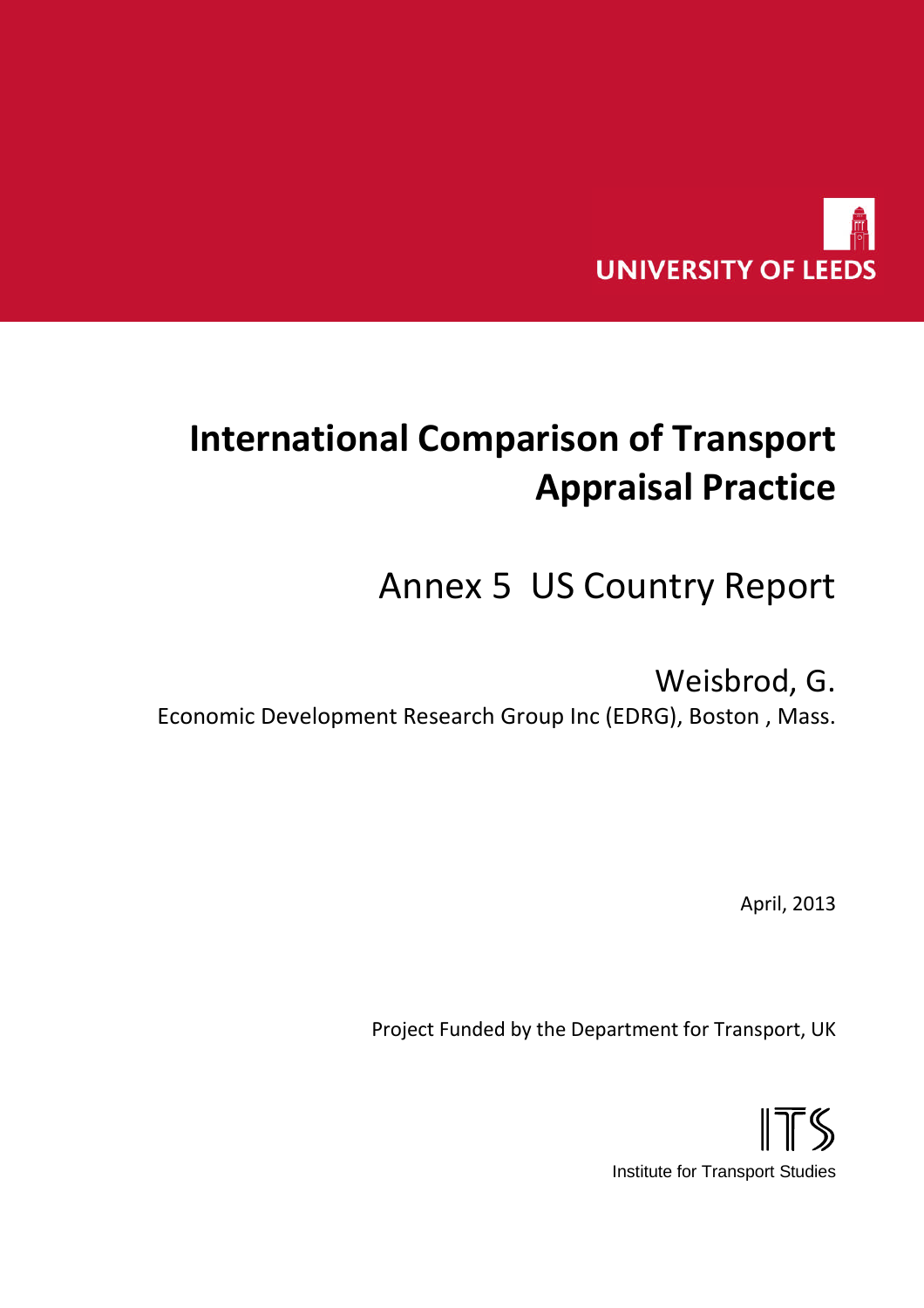# **INTERNATIONAL COMPARISON OF TRANSPORT APPRAISAL PRACTICE**

US COUNTRY REPORT

### **Table of Content**

#### **List of Tables**

|  |  | Table 1 Economic Development Criteria Identified in Project Rating Systems11 |  |
|--|--|------------------------------------------------------------------------------|--|
|  |  |                                                                              |  |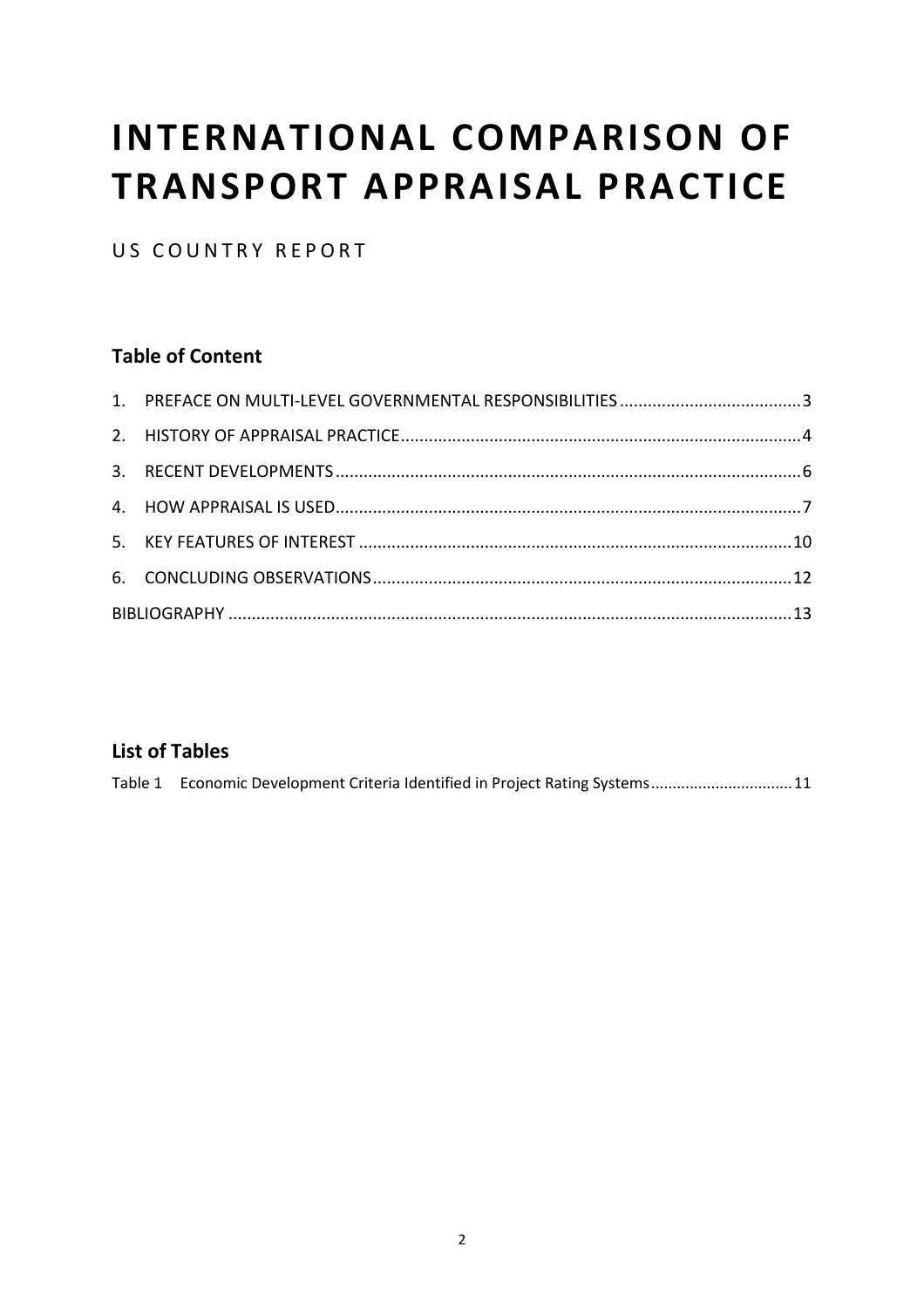#### <span id="page-2-0"></span>**1. PREFACE ON MULTI-LEVEL GOVERNMENTAL RESPONSIBILITIES**

**Ownership and Finance Control.** In the US, highway facilities, public transportation systems, airports, seaports and rail stations are almost always planned, built, owned and operated by state and local governments. In general, the federal government does not own or operate transportation facilities, but rather serves to distribute funds to the state and local governments. (The main exceptions are inland waterways across the nation, which are controlled by the federal government, along with infrastructure serving the nation's capital city.)

The state governments construct, own and operate highways, including those designated as part of the national highway system. All of the states finance transportation projects through state motor fuel taxes, along with state vehicle registration fees. Some states also collect tolls and vehicle ownership (excise) taxes, and a few also use general funds from other sources. Local governments are responsible for constructing, owning and operating local roads, using their own funds (which may be a combination of sales tax, property tax and occasionally income tax revenues). (Major commercial airports are all either state-owned or city-owned, though they are often run by independent, quasi-governmental authorities. Local general aviation airports are either locally owned or privately owned.)

The federal government also collects money from its own motor fuel taxes. Those funds are distributed to the 50 state Departments of Transportation for state highways and rural transit capital investments, and to the 342 metropolitan organizations for multi-modal urban project planning and urban public transport capital investments.

**Federal Formula Funds.** Most of the federal money is distributed to state DOTs and MPOs by formulas set by the US Congress to reflect perceived needs and priorities. The funding formulas are based on factors such as population, traffic volumes, etc. For instance, rural states that have significant traffic passing through them get more federal highway funds per capita than other states to make up for the added burden of providing for trips generated elsewhere. The federal formula funds are also segregated into different program areas, such as metropolitan planning, state highway projects, urban congestion mitigation and air quality improvement projects, safety projects, highway/rail crossings, rural transit, transportation alternatives and mobility for seniors and individuals with disabilities. (Federal formula grants can be used for subsidizing the operating expenses only for rural and small transit systems; all others are subsidized by state and local funds.) (For more information about these rules, see FTA (2012) and FHWA (2012)).

The State DOTs and MPOs make their own project prioritization, selection and funding decisions, regardless of whether the project involves use of federal formula funds, state funds or a combination of the two. (All of these situations occur.) The federal government cannot dictate to the state DOTs and MPOs how to evaluate project proposals and make prioritization and selection decisions. However, the federal government does require that the federal formula funds be used in ways consistent with the above-cited program categories. In addition, the federal government requires, as a condition of receiving federal funds, that states and MPOs maintain certain levels of data collection, analysis, planning and public involvement processes. They also require the states to maintain asset management plans, and provide a state airport system plan, a state highway system plan, and a state rail system plan. Some states and MPOs provide an integrated multi-modal plan. (This does not apply to public transit because transit capital funds are distributed by formula to independent local transit agencies.)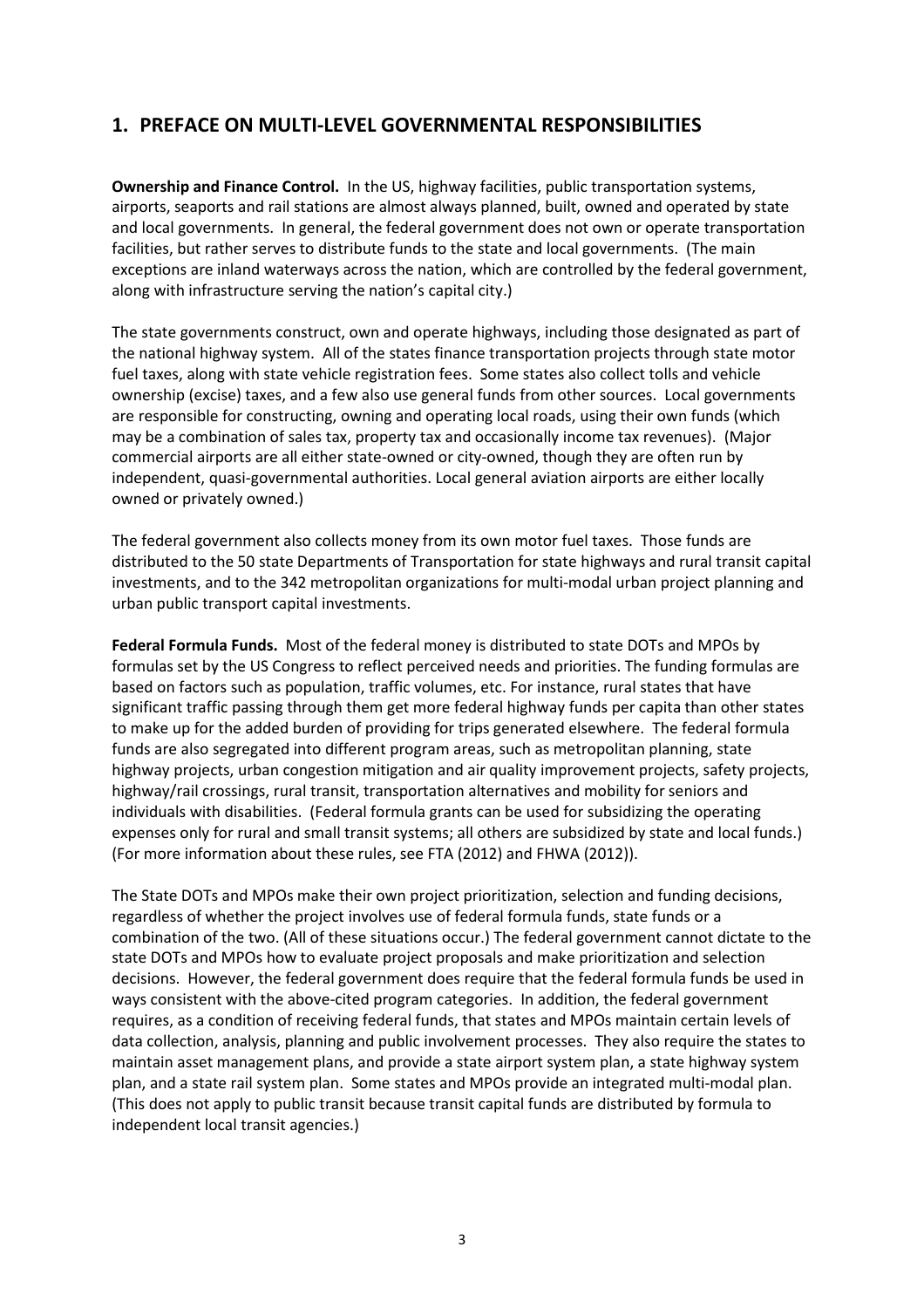<span id="page-3-0"></span>**Federal Discretionary Grants.** Besides the formula funds, the federal government also maintains money for its own "discretionary" grant programs, which provide money to state and local agencies for deserving airport projects, harbour/marine projects and high speed rail projects. They also provide discretionary grants for major highway and transit capital investments that require more funds than available from the formula distributions. (This includes mega projects.) Congress sets the funds available for each of these discretionary grant program categories, and the US DOT then accepts applications from state and local authorities for those grants. In the case of these discretionary grants, US DOT does sets its own application requirements that call for benefit-cost analysis as well as statements on how the projects support various stated social, environmental and economic development goals.

**How the Different Tiers of Government Work.** A recent TRB report (NCHRP 02-24, 2013) notes: "The importance of this arrangement is that it gives wide latitude to states and metropolitan planning organizations to decide upon their own procedures for prioritization and selection of projects. And each level of government faces a different set of criteria and considerations for setting transportation investment priorities. Thus, a variety of different forms of benefit-cost analysis, multi-criteria analysis and economic impact analysis are utilized for project prioritization and funding decisions."

A consequence is that the US Department of Transportation (DOT) has set criteria and rules for selecting projects to be federally funded by its discretionary grants, while the state DOTs and MPOs have their own sets of criteria and rules for projects that are funded with state or local money (or a combination of state/local funds and federal formula funds). In this paper, we discuss both federal government practices and state government practices for evaluating and prioritizing proposed transportation projects.

#### **2. HISTORY OF APPRAISAL PRACTICE**

**Federal Level Requirements.** Federal regulations requiring a comparison of the benefits and costs of proposed infrastructure projects dates back to the Federal Navigation Act of 1936 and the Flood Control Act of 1939, which mandated analysis showing that benefits exceed costs for all federally funded waterway and flood control projects. The National Environmental Policy Act of 1969 also called for cost-benefit analysis for regulatory programs. However, BCA was not required for federal transportation decision-making until 1991, when federal surface transportation funding was consolidated into major, multi-year authorizing legislation. The federal sources over the years typically have represented between one-third and one-half of all public funding for highway and transit projects. Following the 1991 law, the distribution of federal funds started being accompanied by requirements for state and local agencies to conduct project appraisal; however it was left to the state and local agencies to decide how to accomplish that analysis. Often, state and local buy-in (agreement) and fund matching would suffice in order for projects to receive federal funds.

The first federal government mandate for the widespread use of BCA was President Clinton's Executive Order (EO) 12893 of January 26, 1994, which required all federal agencies to adopt BCA for the "systematic analysis of benefits and costs." It called for all benefits and costs to be quantified and monetized to the maximum extent possible, including environmental and non-market benefits and costs, for those measures to be discounted for a project's life cycle, for effects of uncertainty to be addressed either quantitatively or qualitatively, and for analysis to compare a comprehensive set of options. Subsequently, the Office of Management (OMB) has mandated the values of discount rates to be used in benefit-cost analyses for federal projects. The real discount rate established for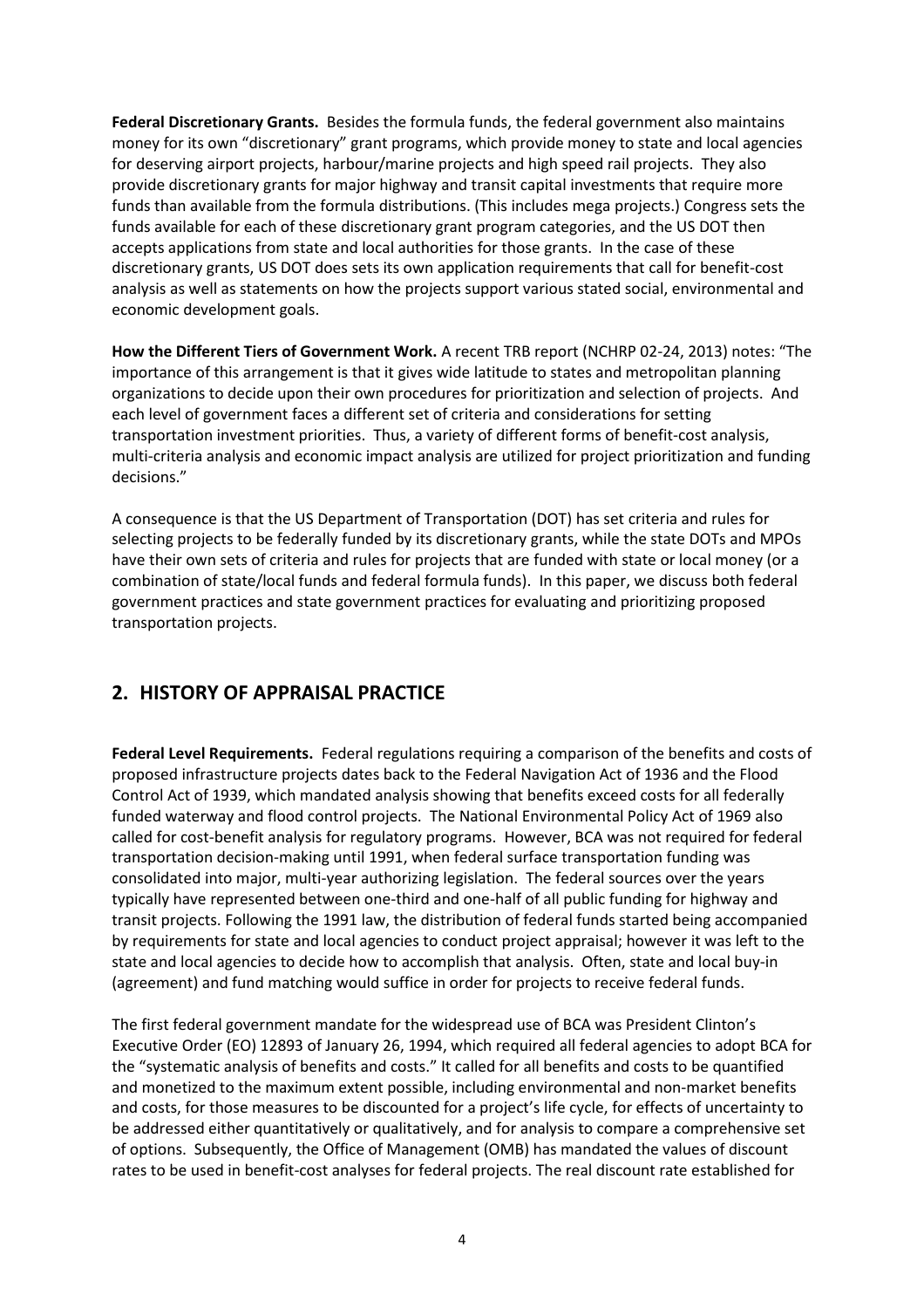analyses was originally set at 7 percent. Later guidance indicated that 3 percent could be used alongside 7 percent for comparison purposes.

**Federal BCA Guidelines.** The elements of BCA were clarified by US DOT guidance originally issued over the 1990's. Following the Federal Highway Administration (FHWA) study "Cost of Highway Crashes" in 1991, the Value of Statistical Life (VSL) measure was adopted to for transportation project safety benefits. Previously, other approaches (e.g., human capital, human capital net of consumption) had been in use. Emissions and air quality effects initially focused on "criteria pollutants" of the Clean Air Act Amendments of 1990. Other guidance on valuation of travel time was issued in 1997 and value of noise reduction was issued in 1998. All of those federal guidance documents have since been updated by US DOT during the 2011-2013 period, and new guidance on valuation of carbon emissions was issued by the US Environmental Protection Agency in 2012.

In the US, federal (as well as state guidelines) for project appraisal do not address historic preservation, biodiversity, noise impacts, water quality impacts, property impacts or equitable treatment of low income and minority populations (referred to as environmental justice) because all of those impacts are covered by laws that require an Environmental Impact Analysis for all major projects, as well as minor projects determined by state or local authorities as having potential impacts on those factors. The National Environmental Policy Act of 1969 requires review of social, environmental and economic impacts on regions, neighbourhoods, communities, and vulnerable populations for federally funded projects. Most states have parallel laws for environmental impact review. All of these laws require public hearings and formal approvals by relevant environmental agencies as a prerequisite for project approval. Hence, failure to pass this hurdle makes further project appraisal unnecessary. However, any project that passes this hurdle will already have most data for further BCA and economic impact appraisal already assembled.

Since the US DOT is comprised of separate modal agencies, and each modal agency controls its own discretionary grant programs, each has also developed its own guidance on benefit-cost analysis. This includes BCA guidance pertaining to highway asset management (Federal Highway Administration, 2003), freight intermodal project investment (FHWA, 2008), rail transit new starts (Federal Transit Administration, 2008), and aviation improvement (Federal Aviation Administration, 1999). The Federal Rail Administration also had a BCA guide (FRA, 1990), but it has become obsolete since FRA no longer issues grants for freight rail projects. In general, each of these guides recognizes user travel time, vehicle operating cost, safety and emissions benefits. The freight, rail and airport guides also allow for inclusion of wider productivity benefits associated with shipper costs and supply chain logistics costs, though they left it to the applicant to develop and apply methods to calculate those effects. These various BCA guidelines issued by the modal agencies of US DOT apply to applications for federal discretionary grants that are filed by state, metropolitan or municipal governments.

In 2011, US DOT initiated a program of federal multi-modal grants to support economic recovery, and those rules added recognition of potential productivity benefits associated with improved labor market access as well as freight logistics, though it did not specify how those elements were to be measured (US DOT, 2011).

**State Level Guidelines and Tools.** State and local transportation agencies can make use of US DOT guidance on BCA methods, but are not required to do so unless the project involves a federal discretionary grant. Since most state and local transportation projects are funded by a combination of state funds and federally formula funding to the states, they are evaluated, ranked and funded on the basis of state DOT regulations. (For instance, see Minnesota DOT, 2009 and 2012).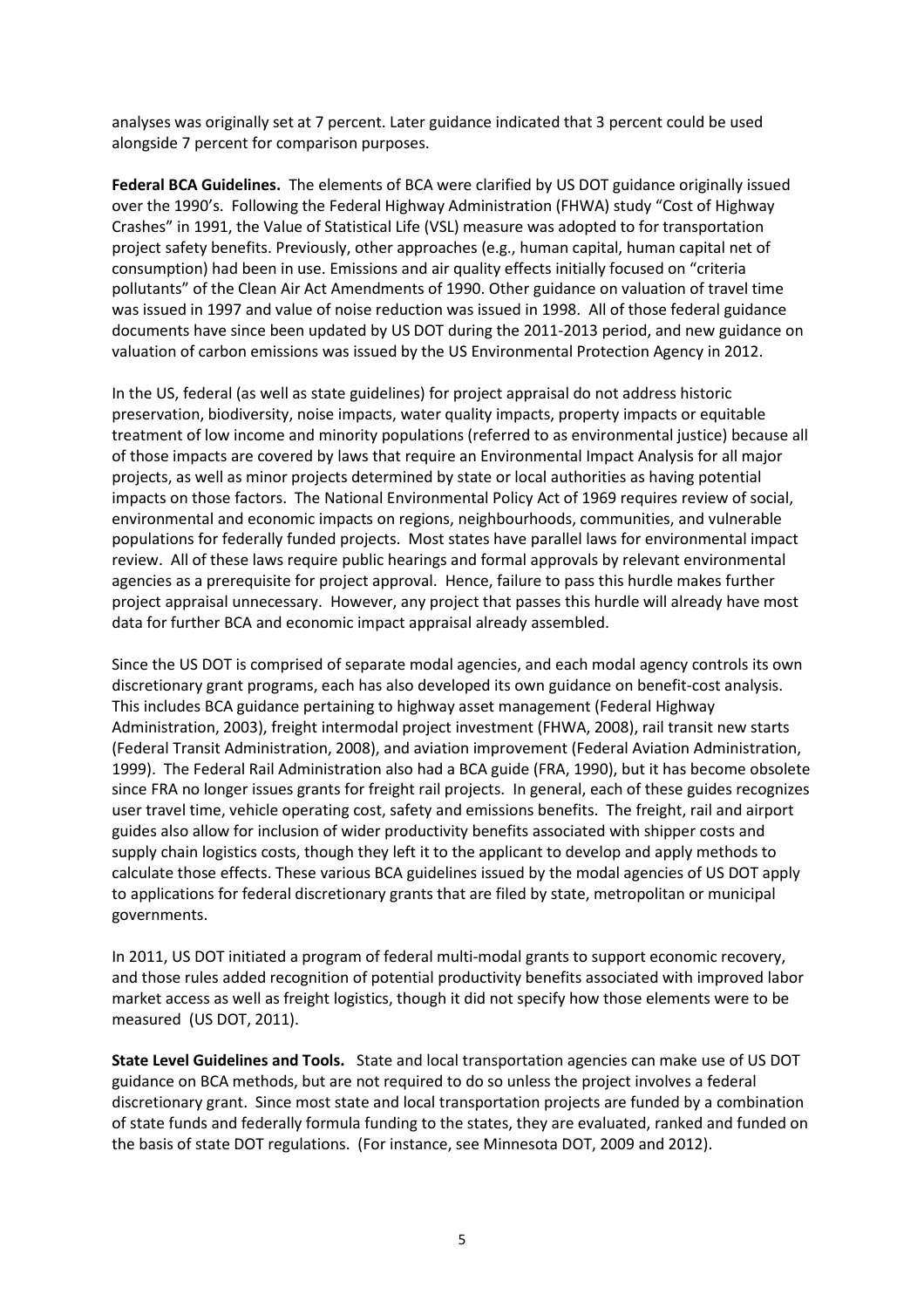<span id="page-5-0"></span>The 50 state DOTs collaborate through an organization called AASHTO, the American Association of State Highway and Transportation Officials. In 1977, AASHTO issued its first "Red Book" – The Manual for User Benefit Analysis for Highways. The Red Book was updated in 2003 and 2010. It focuses specifically on the user benefit/cost measurement, including benefits associated with effects of changes in volume, speed, distance, safety and pollution emissions. Considerable effort has gone into specifying vehicle speed / user cost relationships, based on value of time, vehicle occupancy and vehicle operating cost. It also draws from the "Highway Capacity Manual" (first issued in 1950 and last updated in 2010), which has been a foundational source for establishing the speed-flow relationships. While the AASHTO Red Book only presents recommendations for user BCA calculations, they are very widely accepted and are used by most state DOTs.

AASHTO has also funded development of benefit-cost tools through the National Cooperative Highway Research Program (NCHRP), which is operated by the Transportation Research Board. This includes MicroBENCOST in 1989, which was a user cost calculator that captured the speed user cost relationships. It then funded StratBENCOST in 1991, which extended MicroBENCOST to include risk analysis and a lifecycle evaluation framework. Subsequently, FHWA's BCA.net was issued in 2007 as an easier-to-use web-based tool for user benefit/cost analysis that has replaced the earlier tools.

Many but not all state DOTs conduct user benefit/cost analysis to support their evaluation and prioritization of proposed projects. Some states (e.g., Arkansas, Michigan, Connecticut) have adopted BCA.net for evaluation of highway projects. Other states have developed their own BCA spreadsheet tools, including California which has been enhancing its Cal-B/C tool since 1996. (See California DOT, 2007). Indiana uses another BCA tool called NetBC.

At least half of all states conduct BCA for large investment projects, including projects that also require an environmental impact statement. A few states routinely conduct BCA for all projects. Examples of the latter group include California DOT, Minnesota DOT and Vermont DOT. However, multi-criteria rating is the dominant method used by states for prioritizing and selecting projects because it allows consideration of broader definitions of social benefit. Even those states that regularly conduct BCA normally use the results together with their assessment of broader, nonmonetized benefits and costs. (These state practices are described in further detail in a later section on current practice.)

**Metropolitan Planning Organizations.** The Federal-Aid Highway Act of 1962 required the formation of an MPO for any urbanized area with over 50,000 residents. Since then, MPOs have been responsible for developing regional transportation plans and for prioritizing federal funding of transportation projects within their jurisdictions. MPOs are governed by representatives of the local municipalities within their regions, and they are required to provide planning and prioritization through a continuing, cooperative, and comprehensive  $("3-C")$  planning process that involves input from the public as well as local governments. Staff of the MPOs typically use some form of multicriteria assessment to assess projects in terms of their impact on broad social, environmental and economic goals.

#### **3. RECENT DEVELOPMENTS**

As part of measures to stimulate the economy following the major economic downturn, Congress passed the American Recovery and Reinvestment Act (ARRA) that made additional funds available for infrastructure projects. From 2010 to 2012, the TIGER (Transportation Investment Generating Economic Recovery) program provided grants from US DOT to state and local governments for multi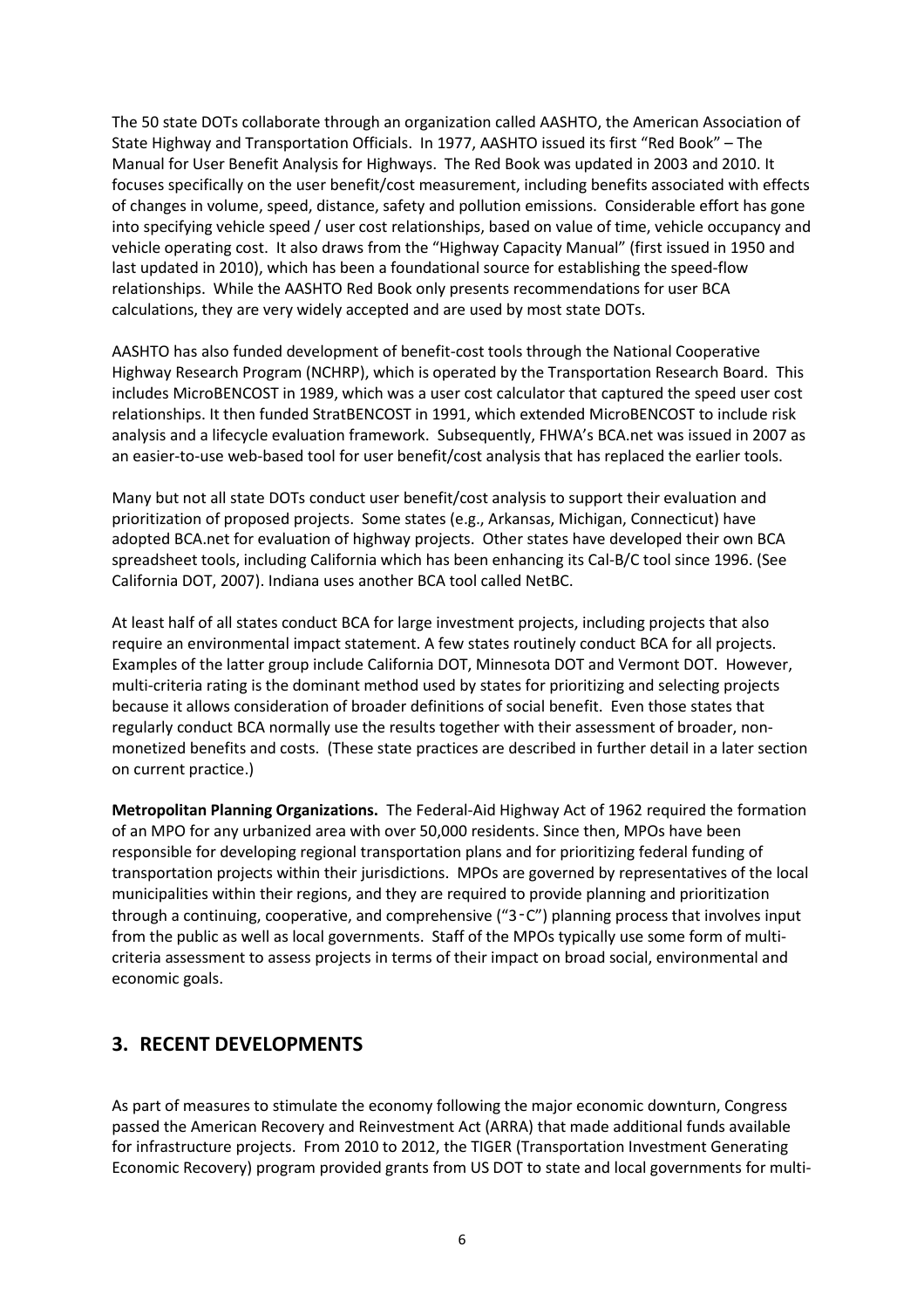<span id="page-6-0"></span>modal surface transportation projects that pass a BCA test and aid the economic development of communities. A key element of the TIGER grant application process was that it specified US government recognition of a newer version of BCA that explicitly included wider economic benefits. The regulations stated that "Priority consideration will be given to projects that: (i) Improve longterm efficiency, reliability or cost competitiveness in the movement of workers or goods (including, but not limited to, projects that have a significant effect on reducing the costs of transporting export cargoes), or (ii) make improvements that increase the economic productivity of land, capital or labor at specific locations" (US DOT, 2012a, 2012b). While there are proposals for the TIGER program to continue, future funding for it is uncertain. Nevertheless, its guidelines are being promoted as a recommended new standard for formalizing BCA analysis for multi-modal transportation projects in the US.

In recent years, AASHTO has funded the National Cooperative Highway Research Program (NCHRP) program to oversee studies on ways to expand the practice of BCA by state DOTs to cover broader social, environmental and economic benefits and costs. The topics are usually suggested by individual state DOTs, and then selected by vote of an AASHTO panel. Recent reports have addressed methods for assessing congestion impacts on productivity, benefits of using freight rail to reduce truck congestion, benefits of rail crossing safety, benefits of multi-modal freight investment, community benefits, benefits of enhanced walkability, benefits of investment in bicycle facilities, benefits of improved access to recreation and measurement of productivity impacts.

The American Public Transit Association, comprised of the nation's local public transit authorities, funds a parallel research program called TCRP – Transit Cooperative Research Program, which has studied ways to improve the measurement of benefits associated with public transit investments. Further research programs for freight and aviation project valuation are funded by US DOT under NCFRP – the National Cooperative Freight Research Program and ACRP – the Aviation Cooperative Research Program.

There is now growing interest among State DOTs in broadening the definition of economic development factors in project ranking and selection processes, primarily those that affect the productivity and economic competitiveness of regions (usually states, but sometimes a multi-state regions or the entire nation). Starting in 2007, a growing number of state DOTs have developed new approaches to project appraisal that combine user benefit forms of BCA together with regional macroeconomic models that calculate expected impact on state GDP and job growth. This includes Indiana DOT's Major Corridor Investment Benefit Analysis System (MCIBAS), Montana DOTs Highway Economic Analysis Tool (HEAT) and Michigan DOT's Benefit Estimation System for Transportation (BEST). Over the last five years, Wisconsin DOT, Kansas DOT, Ohio DOT and North Carolina DOT also have initiated scoring systems for project prioritization that explicitly incorporate both user benefit and GDP or employment impacts derived from a regional macro model (most often REMI or TREDIS). Several other states are now conducting studies to assess the best ways of incorporating these factors.

#### **4. HOW APPRAISAL IS USED**

**Federal.** As a general rule, any state or local project receiving federal funding must undergo analysis of its social, economic and environmental impacts.

Airport projects are usually funded by the Federal Aviation Administration of US DOT, and they require a benefit-cost analysis for all grant applications exceeding \$5 million. The BCA guide (FAA,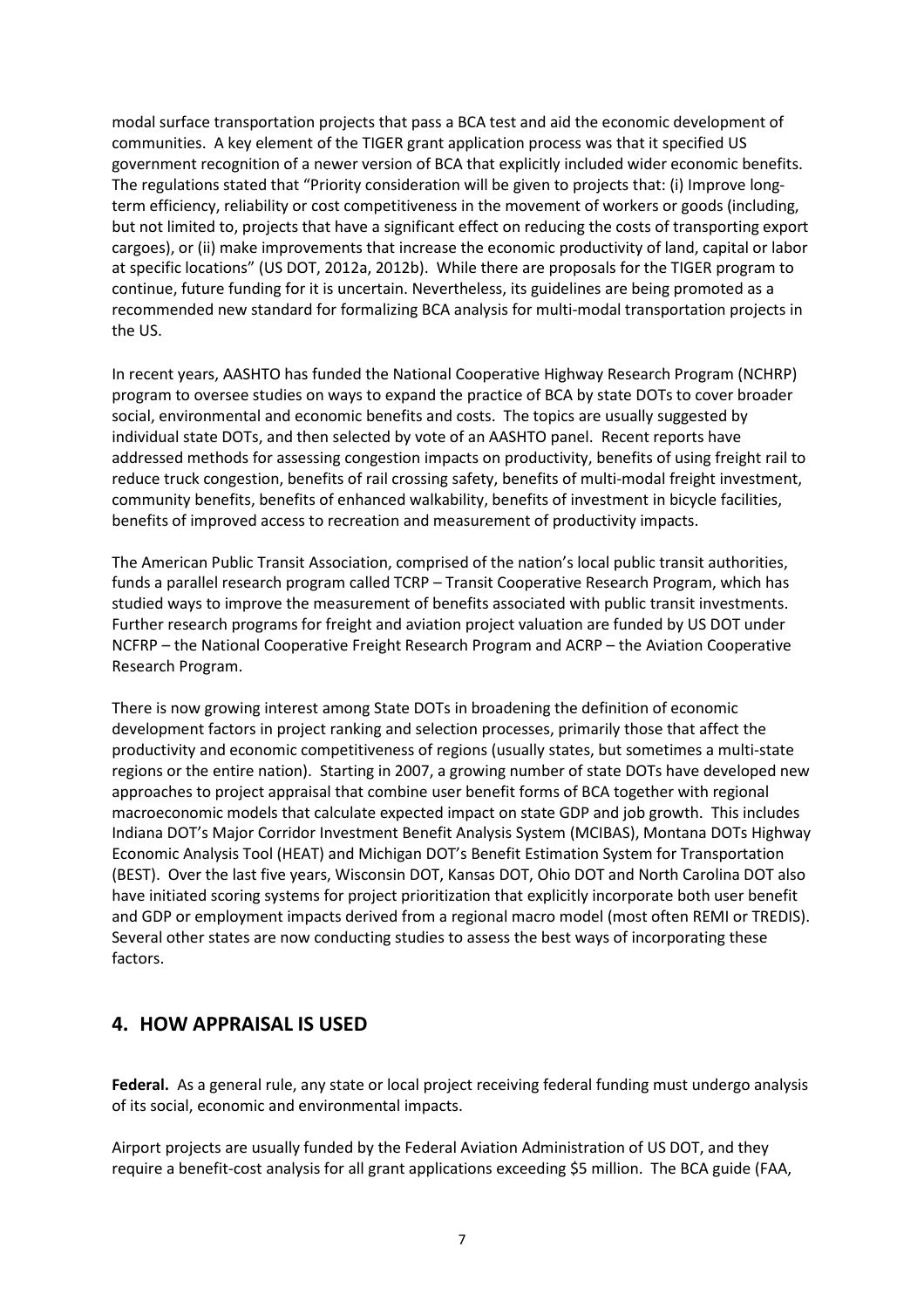1999) recognizes that productivity improvements can occur as freight shippers respond to lower transportation costs by adjusting inventories or shuffling logistics activities. The FAA now allows productivity to be included in BCA for grant applications, and that was the basis for approval of a runway extension at Rock County Airport in Wisconsin. The project was justified largely on the basis of a labor and capital productivity gain associated with reducing down-time for just-in-time delivery for the automotive parts supply chain.

For Freight project grants, the Office of Freight within US DOT's Federal Highway Administration recommends procedures for evaluating proposed freight projects. It recognizes that a primary mechanism for productivity improvement occurs as freight shippers respond to changing reliability and transportation costs by adjusting inventories or shuffling logistical activities. It also provides a "Highway Freight Logistics Reorganization Benefits Estimation Tool" (FHWA, 2008).

The US DOT's TIGER grant program for funding of multi-modal projects has required that applicants complete a BCA analysis as well as evidence that the project will fulfill five long-term goals: (1) economic competitiveness, (2) state of good repair, (3) safety, (4) sustainability and (5) livability. Typically, these goals are demonstrated by evidence that the project will provide societal benefits (compared to base case conditions) in terms of factors such as time savings, cost savings, productivity enhancement, maintenance and repair savings, reduction in traffic incidents, emissions reduction and accessibility. Its BCA guidelines also allow monetization of a wider range of non-user benefits, including factors related to the long-term efficiency, reliability or cost competitiveness in the movement of workers or goods." (US DOT, 2012a).

The US DOT has also developed a series of tools to support transportation project decision-making by state DOTs. In particular, FHWA developed a highway performance database called the Highway Performance Measurement System (HPMS), which was the foundation for the Highway Economic Requirements System (HERS). HERS-ST is a tool developed for use by states for the benefit-cost evaluation of statewide highway investment plans. FHWA also developed BCA.Net, a web-based tool for benefit-cost evaluation of highway projects with risk analysis. BCA.Net is based on highway engineering relationships in the Highway Capacity Manual and implements the principles in FHWA's "Economic Analysis Primer". But though it is active in generating user impact measurement tools, US DOT specifically leaves the development of economic impact models to the private sector.

**States.** Every US State DOT has some process for evaluating and prioritizing proposed projects, including requests for enhancement of individual roads and rail transportation facilities that are submitted by local communities, regional agencies, or district offices of the State DOT. The use of economic analysis in the project appraisal process varies widely among states, ranging from required to voluntary. In some states (e.g., Vermont), there is a statutory requirement to conduct benefit cost analysis to show that all major programs and projects have costs that do not exceed their benefits, though broad definitions of benefit are used for some types of projects. In other states (e.g., Minnesota), all projects must have *either* B/C > 1 *or* a qualitative assessment justifying the project (accompanied by official written approval of that justification). In yet other states (e.g., Wisconsin), large projects and state-to-local grant programs require B/C  $>1$ , while the primary prioritization of highway projects is made based on multi-criteria ratings. Sometimes combinations of methods are used, as some states (e.g, North Carolina and Ohio) use both B/C ratios and economic impacts as factors in their multi-criteria ratings, which are used for project prioritization.

At least one-third of the State DOTs also routinely conduct economic impact analysis, sometimes recognizing wider economic growth benefits (particularly insofar as they affect business cost competitiveness). Some use the economic impacts as factors in their multi-criteria rating schemes. A few (e.g., Indiana and Washington State) have started using incremental GDP or income growth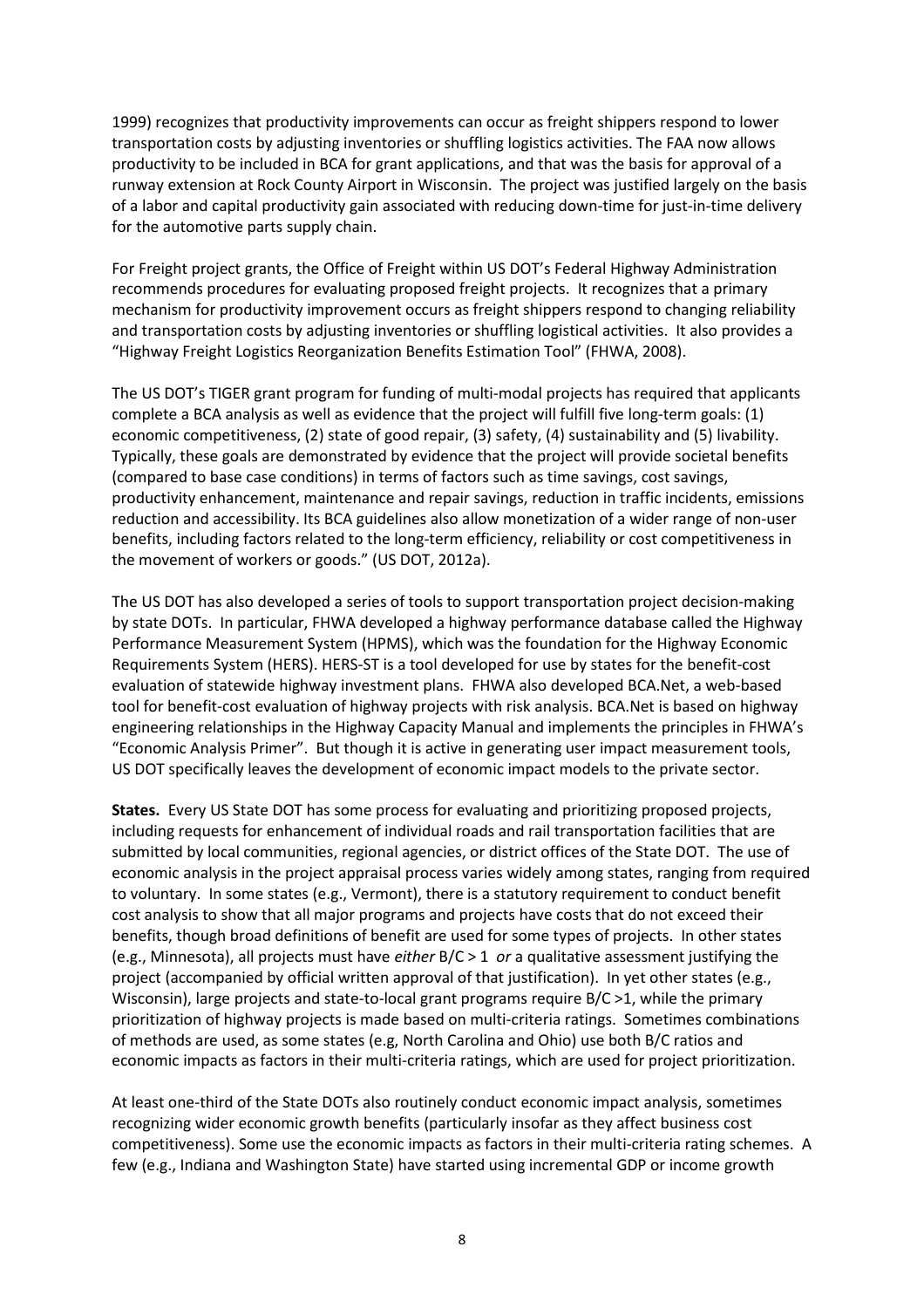measures as the basis for measuring benefits for BCA applied to the ranking of freight-oriented projects. Economic impacts have been justified for such use based on the desired goals of state legislators and the public to grow jobs and income in the state economy.

When a State DOT does a benefit-cost or an economic impact analysis, it may take a state perspective or a national perspective, depending on the nature of the project and its funding. In general, a national perspective is required for all projects that involve federal discretionary grant funds. Most states also take a national perspective when conducting user BCA, based on the idea that even pass-through vehicles are users of the state's highways. However, they usually take a state-level perspective when conducting economic impact analysis for projects involving state funds. And some State DOTs (e.g., Indiana) take the perspective that, for state-funded projects, both user benefits and economic impacts should be calculated only for trips that have at least one trip end inside the state.

Further complicating the situation is the existence of multi-state highway corridors, in which several State DOTs agree to collaborate on a project. For instance, they may pool some of their federal formula funds and add in some of their state funds to enable a new toll road or freeway (or improvement to an existing highway) to be built. In those cases, BCA and economic impacts would likely be calculated for a combination of state, multi-state regional and national perspectives. That would be necessary to show the value of the overall corridor project, and to get funding approval from each of the individual state DOTs. Projects of that scale also invoke the environmental impact process, which requires extensive public hearings and state/federal agency reviews in order to secure planning, land acquisition and construction approvals.

The technical methods used by State DOTs for project prioritization fall into three main classes. They are described below, drawing from text in the NCHRP 02-24 (2013) report.

- *"Multi-Criteria Analysis (MCA),* which involves of rating projects along a variety of factors. MCA allows for qualitative and quantitative factor ratings to be considered together in a summary table. Ohio DOT (2011), Wisconsin DOT (2007), Missouri DOT (2004) and Virginia DOT use variants of this method, with formally specified weights applied to each factor so that an overall total score can be computed for each project. These DOTs all calculate GDP or employment impacts from a regional economic impact model (REMI or TREDIS) that directly calculates productivity and economic growth impacts. The states then assign a weight to that predicted benefit. They also add weight to other factors affecting local productivity, such as connectivity (to intermodal terminals, key state-wide corridors and export gateways) and spatial development (supporting regeneration, cluster and in-fill development)." (Sample weights for five states are shown at the end of this document.)
- *"Benefit Cost Analysis.* This is typically done through a two-step process of quantitative BCA calculation and qualitative factor ratings. First, BCA is calculated considering only user benefits and costs, following guidelines of the Association of State Highway and Transportation Organizations (AASHTO, 2003). Then qualitative factors are considered that reflect non-user benefit categories including regional and local economic competitiveness and development, environmental and social impacts. Minnesota DOT (2009, 2012) and California DOT (2007) adopt this approach."
- *"Composite Scoring Systems.* Kansas DOT (2010) developed a composite scoring method, which calculates GDP impact using the TREDIS economic analysis framework to account for labor market and freight market access impacts. The GDP impact rating is then combined with engineering BCA rating and a "local consultation" rating (from community meetings) to provide a composite score. (Environmental factors enter only insofar as they ar raised by the local community consultation.) The Vermont Agency of Transportation (Vtrans) has a different point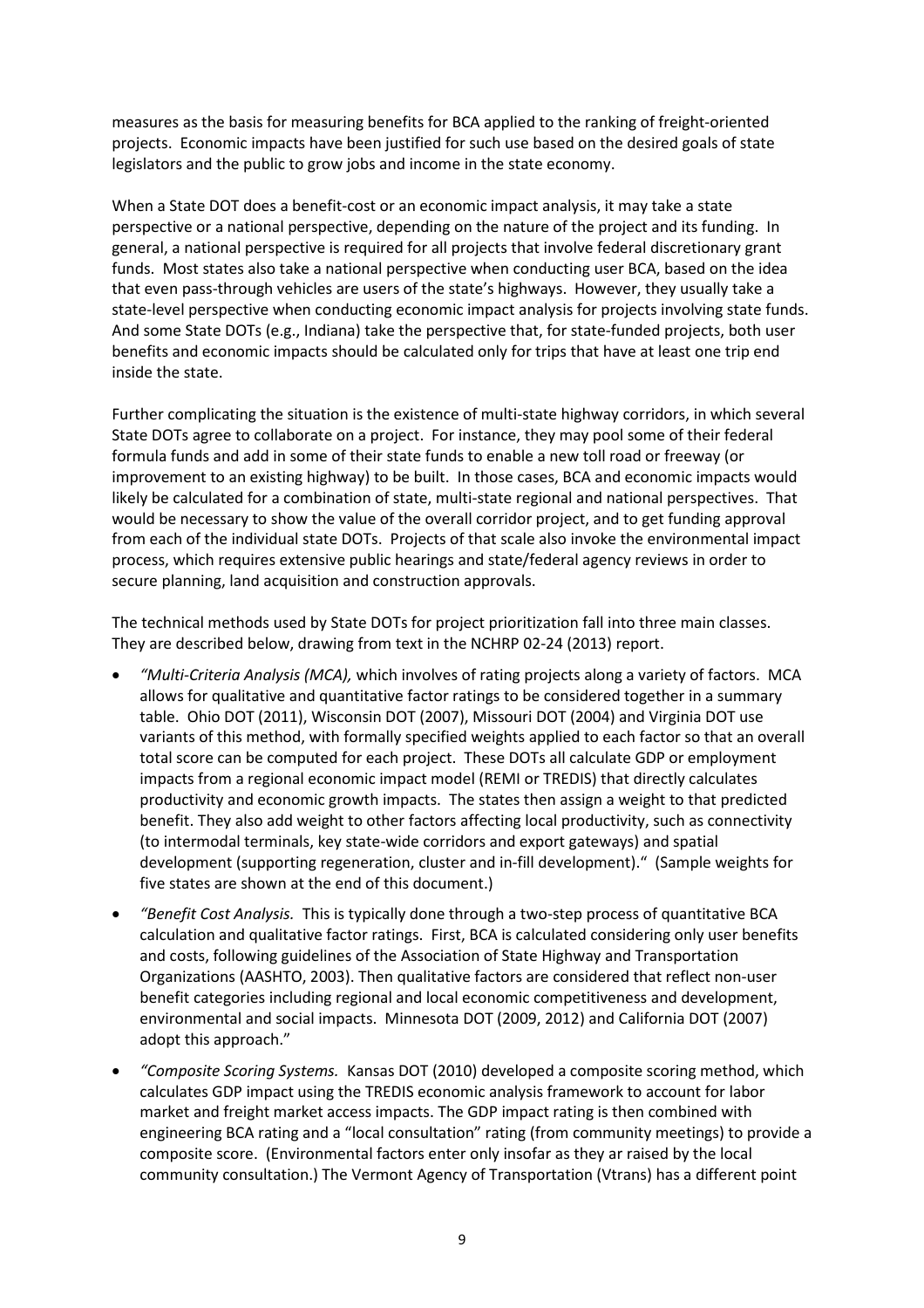<span id="page-9-0"></span>system for rail and aviation projects. The rail rating gives points to projects that increase use of the mode and reduce transport costs for the state's industries. The aviation rating considers effects on job creation as well as activity levels and percentage of surrounding population served. There is also a rating for highway projects, which gives extra weight to projects that recognize impacts on productivity for the state's trucking industry, which will in turn also reduce overall costs of doing business for Vermont manufacturers. "

 *"Informal Systems.* Some State DOTs (e.g., Virginia DOT) provide lists of criteria and then rely on experts to review proposed projects and rate them on the basis of stated program goals." This approach allows for consideration of trade-offs among project impact and benefit factors without set explicit weighting factors."

It appears that in a majority of the states (and possibly all of them), project rankings developed by staff of the State DOT are reviewed and can be overridden by the State Transportation Commission (an appointed board) or the state's Secretary of Transportation. That represents an "escape valve" allowing for additional considerations not captured by the standard prioritization process to be brought into decision-making.

**Metropolitan Planning.** The MPOs are also required to set priorities for the funding of proposed highway, transit and bicycle projects within their areas. These organizations generally rely on multicriteria ratings to accomplish this. The rating schemes typically judge how each project succeeds or fails to support specified land use and development goals, social/ community and quality-of-life goals, social goals and economic development goals. Typically, all ratings are qualitative and subjective, because of the qualitative nature of the stated goals .

### **5. KEY FEATURES OF INTEREST**

**Alternative Rating Schemes.** One feature that distinguishes the US context is the proliferation of different ways of developing rating and ranking systems. While all are fundamentally similar to the WebTag's CBA and Appraisal Table elements, they show different ways of weighting and scoring projects. A recent paper compared some of the different scoring systems used in the US with UK guidance, and showed that tend to incorporate similar factors, but the comparisons are implemented in ways that can lead to different project selection outcomes. A summary from Weisbrod and Simmonds (2011) is shown below.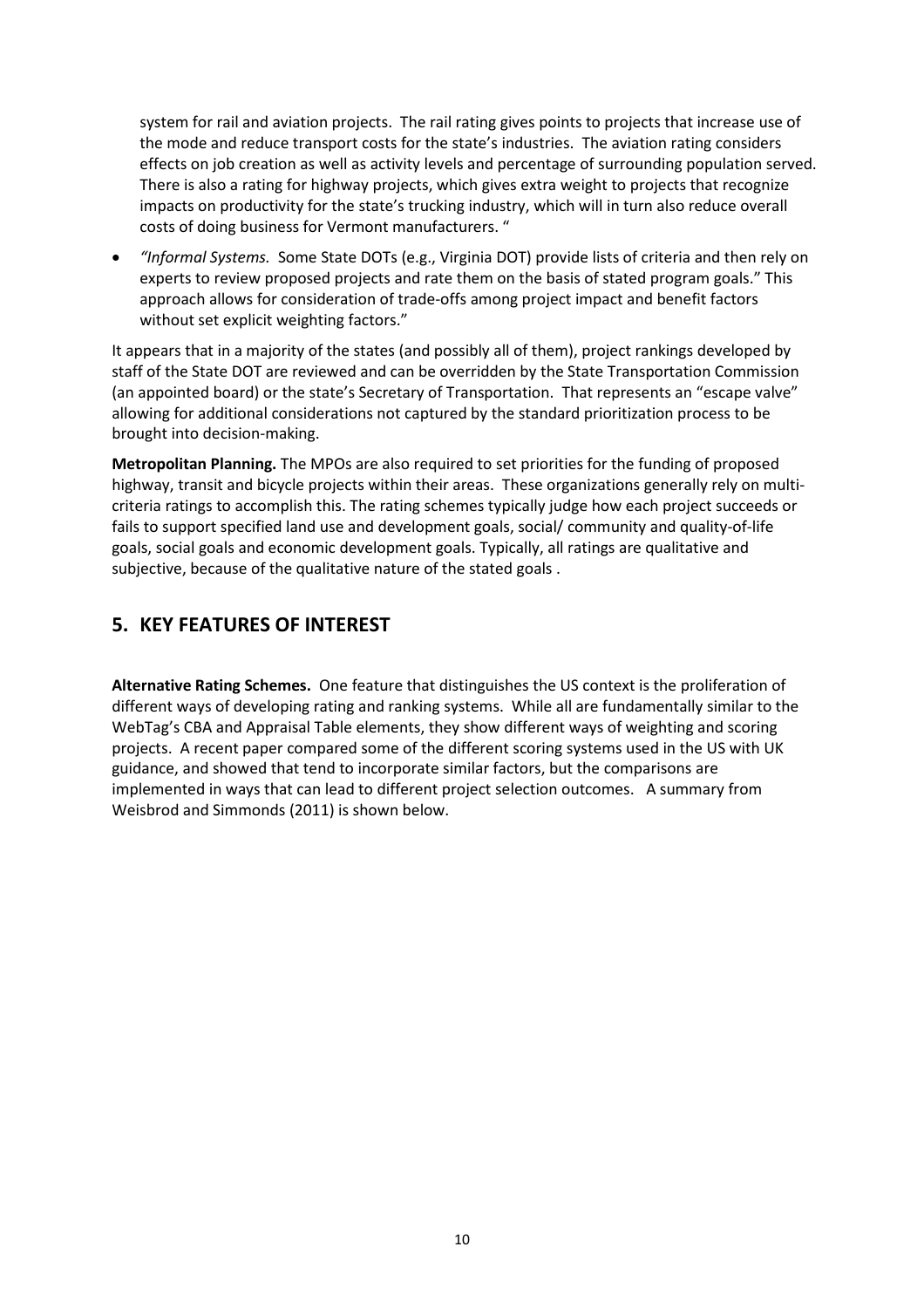#### **Table 1 Economic Development Criteria Identified in Project Rating Systems**

|                                                        | <b>CBA</b>               | <b>MCA</b>               |                | Rating                   | <b>Appraisal</b> |                          |             |  |  |  |
|--------------------------------------------------------|--------------------------|--------------------------|----------------|--------------------------|------------------|--------------------------|-------------|--|--|--|
| <b>Rating Criteria</b>                                 |                          | <b>OH</b>                | WI             | <b>MO</b>                | <b>KS</b>        | <b>DfT</b>               | <b>Scot</b> |  |  |  |
| <b>Traveller Benefit and Environment</b>               |                          |                          |                |                          |                  |                          |             |  |  |  |
| Efficiency: Travel time, cost, level of service        | Χ                        | X                        | X              | X                        | X                | X                        | X           |  |  |  |
| Safety (accident rate)                                 | x                        | x                        | X              |                          | x                | x                        | X           |  |  |  |
| Pollution emissions/air quality/greenhouse gas         | X                        | X                        | X              | Χ                        |                  | X                        | X           |  |  |  |
| <b>Transportation Drivers of Business Productivity</b> |                          |                          |                |                          |                  |                          |             |  |  |  |
| Intermodal facilities, access & interchange            | (x)                      | Χ                        | (a)            | Χ                        | (a)              | Χ                        | X           |  |  |  |
| Reduce localized congestion bottlenecks                | (x)                      | X                        | X              | X                        | x                | (b)                      | (b)         |  |  |  |
| Connectivity to key corridors or global gateways       | (x)                      | $\overline{\phantom{a}}$ | X              | X                        | (a)              |                          |             |  |  |  |
| Labour market access                                   | (x)                      | $\overline{a}$           | (a)            | $\overline{\phantom{0}}$ | (a)              | (a)                      | (a)         |  |  |  |
| Reliability of travel times                            | (x)                      | $\overline{a}$           | (a)            | $\overline{a}$           | (a)              | X                        | (b)         |  |  |  |
| Truck freight route, supply chain impact               | (x)                      | X                        | (a)            | X                        | X                |                          |             |  |  |  |
| <b>Transport Drivers of Localized Economic Growth</b>  |                          |                          |                |                          |                  |                          |             |  |  |  |
| Location: regeneration of distressed area              | $\overline{\phantom{0}}$ | Χ                        | ٠              | x                        |                  | X                        | X           |  |  |  |
| Land use: supports cluster or in-fill development      | $\overline{\phantom{0}}$ | X                        | $\overline{a}$ | x                        | x                | x                        | X           |  |  |  |
| Econ Policy: support target industry growth            | $\overline{\phantom{0}}$ | $\overline{a}$           | $\overline{a}$ | x                        | x                |                          |             |  |  |  |
| Local public support                                   | $\overline{\phantom{0}}$ | $\overline{a}$           | X              | $\overline{a}$           | X                |                          |             |  |  |  |
| Leveraging private investment                          |                          | X                        |                |                          |                  |                          |             |  |  |  |
| <b>Macroeconomic Outcomes</b>                          |                          |                          |                |                          |                  |                          |             |  |  |  |
| Jobs(support job growth/reduce unemployment)           | $\overline{\phantom{0}}$ | X                        | X              | $\overline{a}$           |                  | $\overline{\phantom{0}}$ |             |  |  |  |
| Gross Regional Product or Value Added                  |                          |                          |                |                          | Χ                |                          |             |  |  |  |

*X = factor explicitly included as an element of the rating system;* 

*(x) = factor implicitly allowed via calculation of additional productivity benefit in CBA* 

*(a) =factor implicitly included as a component of the macroeconomic productivity calculation (using TREDIS in US and agglomeration benefit guidance for DfT and Transport Scotland);* 

*(b) = factor included in travel efficiency benefit shown above* 

*" - " = factor not formally recognized as a separate element of the rating system, but may still be considered through other elements of the project appraisal and selection process* 

*Abbreviations and Sources: CBA = Cost-Benefit Analysis; MCA =Multi-Criteria Analysis; USDOT =US Dept. of Transportation, OH =Ohio, WI = Wisconsin, MO = Missouri, KS = Kansas, DfT=Dept. for Transport, UK, Scot = Transport Scotland.* 

**Appraisal Ratings vs. Regulations.** Another notable feature of the US context is the fact that many elements of environmental and community impact are effectively covered by binding constraints under environmental impact review processes, so negative impacts can lead to outright disapproval of projects. For that reason, factors such as noise, biodiversity and heritage are commonly left out of BCA calculations, and often also multi-criteria ratings. That does not mean that they have been left out of consideration. Rather, it means that they are being considered in other ways. Or it may be said that they are implicitly given such value that they may be part of the reason for outright rejection of a project.

**Who is the User of Transportation Infrastructure?** The BCA guidance documents issued by aviation and freight agencies of US DOT also highlight the importance of clarifying the definition of what is a "user" of "beneficiary." Several reports of the US DOT Office of Freight make the case that the traditional BCA methodology does not distinguish empty and full trucks, and that it is the shipper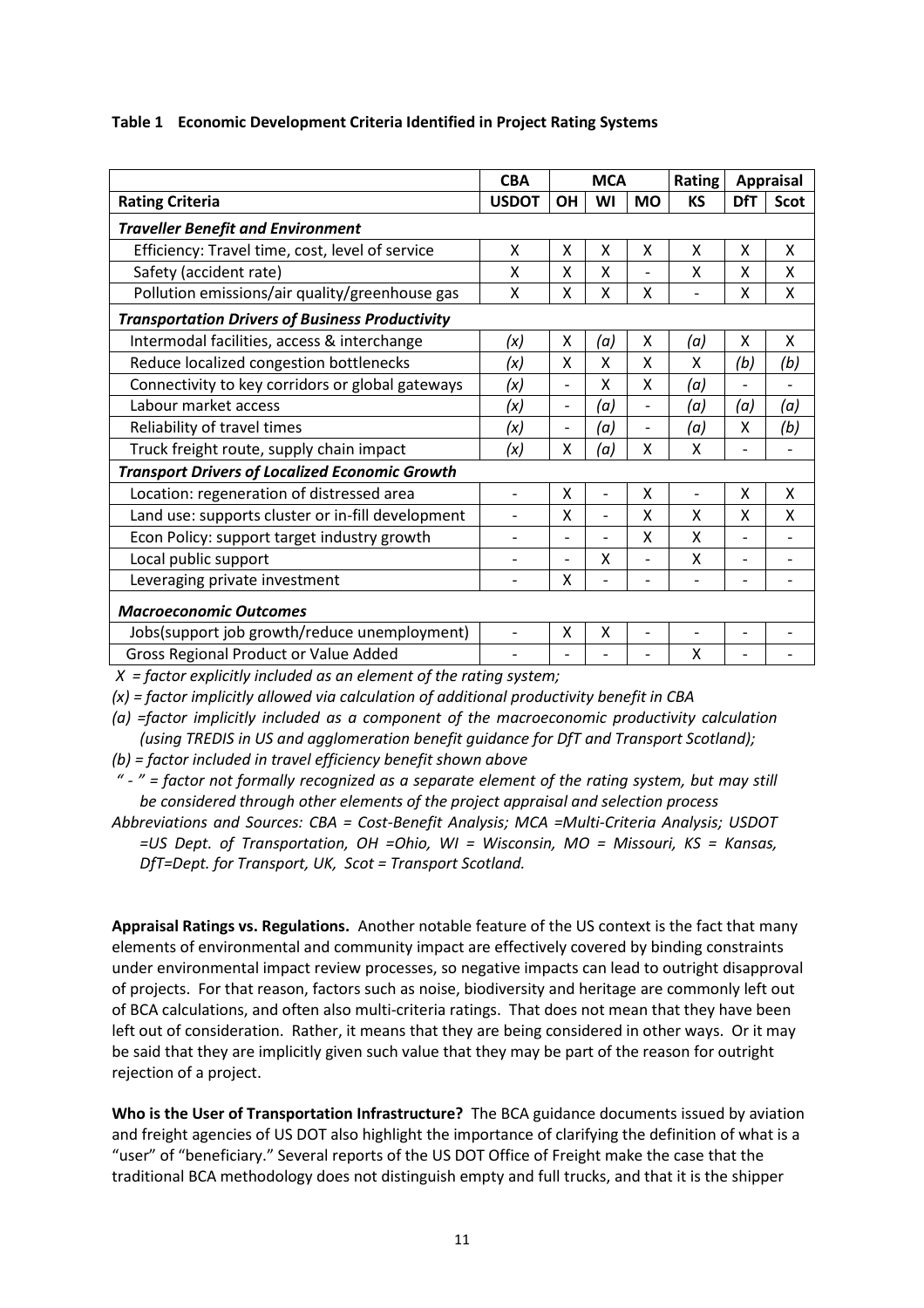<span id="page-11-0"></span>rather than the carrier who is the true "user" of freight transportation facilities and services. The problem is even worse for general aviation airports. As noted in a comparison of US benefit-cost guidance documents (Landau et al, 2009), "In the case of general aviation airports, there are uses for medical emergency (e.g., organ transport), military and civilian flight training, and recreation (including commercial air shows) that require some form of valuation or consideration in decisionmaking. Some general aviation airports also serve as support centers for industry clusters, handling emergency replacement shipments for just-in-time production processes, which typically involve charter and private industry aircraft. In all of these cases, the benefit may be quite different from the traveler time and cost savings factors that are commonly used for ground transportation. And in all of these cases, it may be argued that the true user of the aviation services is the medical center, educational institution or industry that chartered or paid for use of air service, rather than the pilot and passenger. The possible need to consider wider definitions of airport users and beneficiaries can raise additional challenges for the application of BCA to airport projects."

**Distinguishing Value of time.** In the US, it is accepted practice to differentiate values of time for business and leisure travellers, and by mode. The US DOT guidance for BCA assigns a higher value of time to airplane and high speed rail passengers than to local car, bus and rail and transit passengers, in recognition of the higher average wage and higher value of time savings associated with those who pay a premium price for the faster modal options. Some states develop their own values of time based on their own average wage rates in lieu of the US-wide average assumed in USDOT guidance. In the US economic impact models, the value of time savings for business travel is typically interpreted as having an impact on labour productivity, and sometimes a portion of the time savings for commuting to work is also recognized as affecting business operating cost.

There are a number of new trends emerging in the valuation of travel time delay. A growing number of states are now recognizing truck values of time that vary by commodity being carried. The differentiation of time values for toll roads has also been a topic of recent research, though there are not yet any guidelines on that matter.

**Importance of Safety.** The USDOT value of a statistical life (VSL) changed from roughly \$6 million as of 2012 to over \$9 million in 2013. And since all non-fatal crash costs are defined as fractions of VSL, the effect was to also raise those costs. Clearly, this type of adjustment can have an effect on overall appraisal. Yet similar changes have occurred in the past in the valuation of pollution and greenhouse gases too. So care must be taken in comparing across states or nations for a single year when all factors are subject to year-by-year revisions of this sort.

### **6. CONCLUDING OBSERVATIONS**

The US practice of project prioritization illustrates a wide range of different techniques being used (BCA, economic impact analysis, multi-criteria ratings and hybrid combinations of the preceding techniques). Yet all of these techniques can all be viewed a representing variations on the same concept of identifying different elements of benefit and then assigning weights to them to enable comparison to overall costs and calculation of a prioritization rank. While many State DOTs embrace BCA for its rigor, some also employ economic impact analysis for its clear meaning, and most ultimately depend on a multi-criteria rating approach because of its inclusiveness. And in a very real sense, the most important lesson to be learned from the US experience is the value of multiple perspectives, which are enabled when multiple analytic techniques are employed. The State DOTs, faced with a complex combinations of federal, state and local funding and decision-making roles, have tended to embrace multiple approaches to the appraisal of project proposals.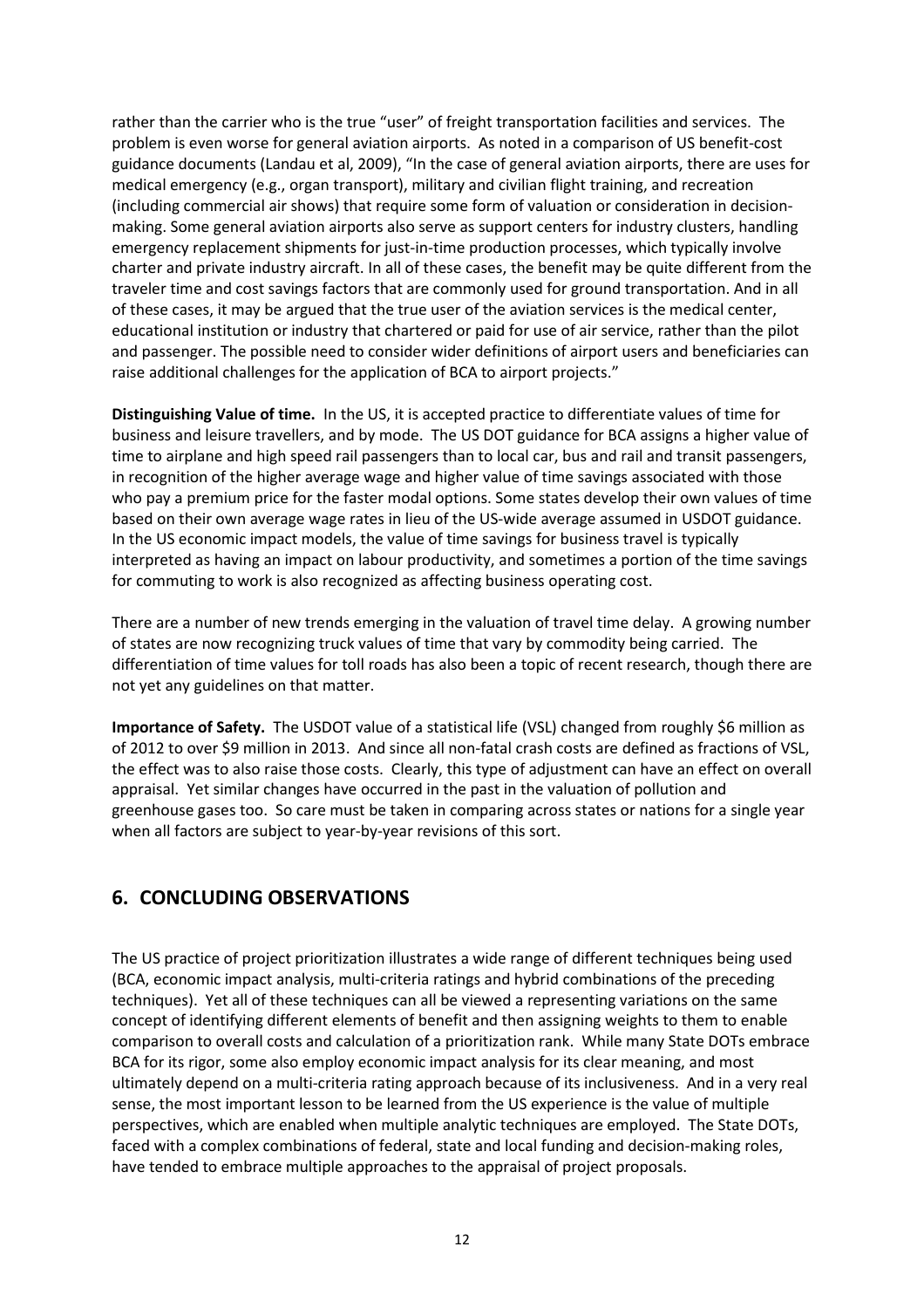<span id="page-12-0"></span>There is no doubt that the project appraisal process plays a strong in federal discretionary grants and in State DOT project prioritization, and while those rankings can be overridden, they seldom are. In fact, politicians often point to the existence of formal ranking and selection processes to defend and legitimize the funding decisions that are made. When large amounts of money are at stake for proposed large-scale and mega projects, there is also a very strong and nearly universal recognition that BCA has an important role to play in the funding approval process. And so it is the case that even when state and federal agencies do not require BCA, it is typically applied as a test of the defensibility of spending money on large, complex and often controversial projects. Of course, the analysis is only as good as the base of data available regarding expected effects on transportation system performance and levels of use. And so, when proposals for high speed rail projects have been criticized in recent years, it was not the BCA or economic impact analysis that was attacked, but rather the fare collection and ridership projections upon which the economic analysis was based. In other words, the quality of underlying transportation analysis becomes of paramount importance for backing the economic analysis and appraisal outcomes.

#### **BIBLIOGRAPHY**

- California DOT (2007). Life Cycle Benefit Cost Analysis Model. http://www.caltrans.ca.gov/hq/tpp/offices/eab/LCBC\_Analysis\_Model.html
- FAA (1999). FAA Airport Benefit-Cost Analysis Guidance, Federal Aviation Administration. www.faa.gov/regulations\_policies/policy\_guidance/benefit\_cost/media/faabca.pdf
- FHWA (2003). Economic Analysis Primer, Federal Highway Administration, Office of Asset Management.

www.fhwa.dot.gov/infrastructure/asstmgmt/primer.cfm

- FHWA (2008). Cost Benefit Analysis, Federal Highway Administration, Office of Operations. http://ops.fhwa.dot.gov/freight/freight\_analysis/cba/index.htm
- FHWA (2012), MAP-21 A Summary of Highway Provisions, Federal Hghway Administration. http://www.fhwa.dot.gov/map21/summaryinfo.cfm
- FRA (1997). "Methodology for Comparisons of Benefits And Costs," Chapter 6 in High Speed Ground Transportation for America, Federal Railroad Administration. www.fra.dot.gov/downloads/RRDev/cfs0997ch6.pdf
- FTA (2008), Reporting Instructions for the Section 5309 New 26 Starts Criteria, Federal Transit Administration. www.fta.dot.gov/documents/FY10\_Reporting\_Instructions\_FINAL\_7\_7\_2008(1).doc
- FTA (2012), MAP-21: A Summary of Public Transportation Provisions, Federal Transit Administration. http://www.fta.dot.gov/documents/FTA\_Funding\_Summary\_Fact\_Sheet.pdf
- Kansas DOT (2010). Expanded Highway Project Selection Process http://www.tredis.com/images/pdf-docs/KDOT-project-selection-white-paper.pdf